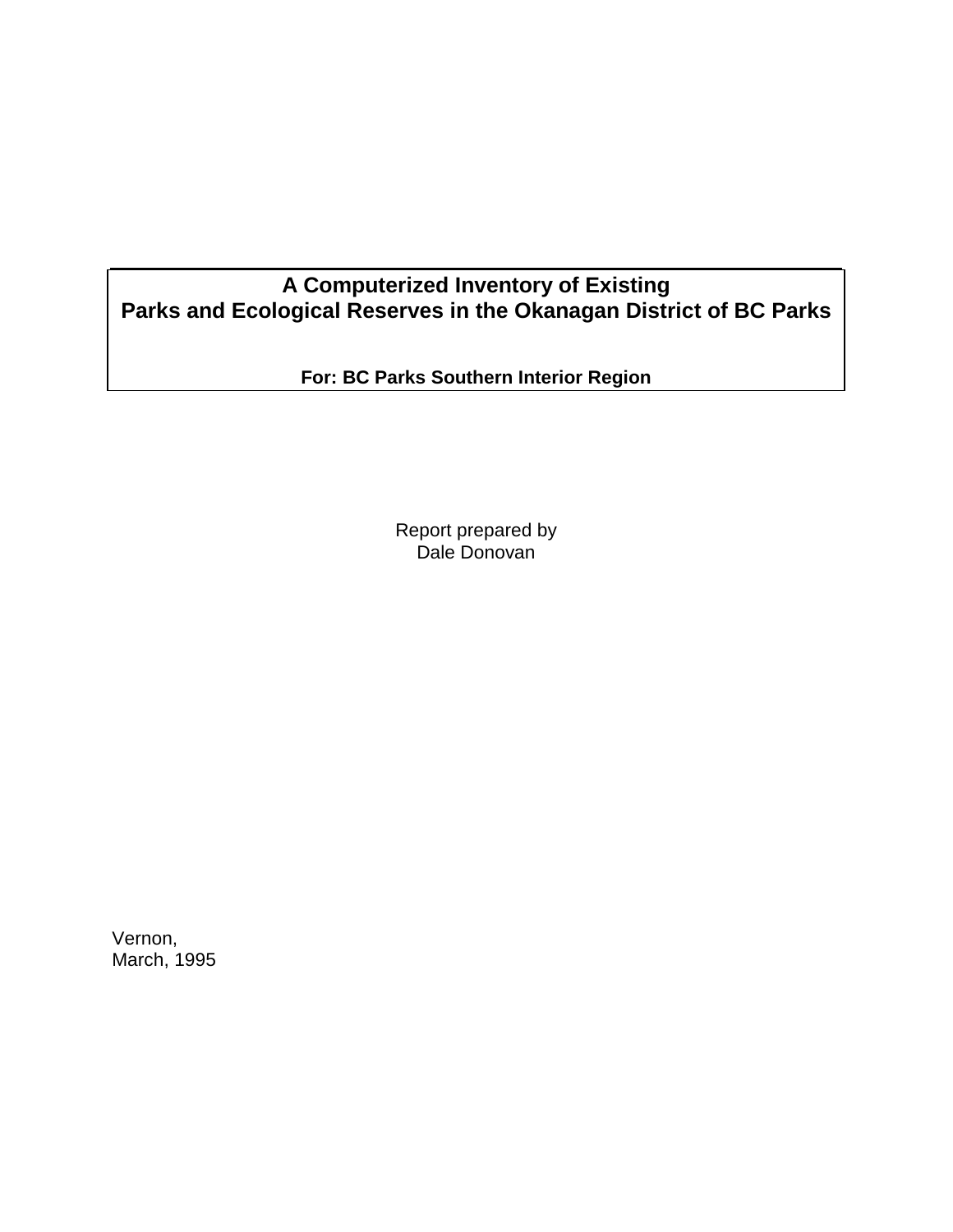### Introduction**:**

Through the use of a comprehensive database system, this project provides the tools to analyze, compare and review the conservation, recreation and cultural heritage values represented within parks and ecological reserves of the Okanagan District of BC Parks. The results will be used for BC Parks Regional Planning objectives for each protected area. The system created under this project may be used as a model for use by other BC Parks Regions.

Information was gathered on an Ecosection basis, with 5 Ecosections in the unit: Northern Okanagan Basin, Southern Okanogan Basin, Northern Okanagan Highland, Southern Okanogan Highland and Okanagan Ranges. The Okanagan District of BC Parks contains 24 Parks and 11 Ecological Reserves within these ecosections.

## **Objectives:**

The objectives of this project were:

- to assemble data for conservation, recreation and cultural heritage values for each Park and Ecological Reserve in the Northern Okanagan Basin, Southern Okanogan Basin, Northern Okanagan Highland, Southern Okanogan Highland and Okanagan Ranges ecosections of the Okanagan District of BC Parks.
- to provide ratings of the attributes on a provincial scale. PAS Goal 1 criteria were used for analyzing the representation of conservation, recreation and cultural values and Goal 2 criteria for rating special features.
- to create a comprehensive database for analysis, comparison and review using the standardized database format provided by BC Parks, Southern Interior Region. The database is in a form that can be integrated into a single database for computer automated analysis, comparison and review of the natural and cultural values of existing Parks, Recreation Areas, Ecological Reserves.

### **Project scope:**

The Okanagan District includes the following Ecosections. The numbers of parks and ecological reserves found within each ecosection are listed to the right.

| <b>Ecosection</b>          | <b>Parks</b> | <b>Ecological</b><br><b>Reserves</b> |
|----------------------------|--------------|--------------------------------------|
| Northern Okanagan Basin    | 10           |                                      |
| Northern Okanagan Highland |              | 5                                    |
| Southern Okanogan Basin    | 5            |                                      |
| Southern Okanogan Highland |              |                                      |
| Okanagan Ranges            |              |                                      |
| 'otal                      |              |                                      |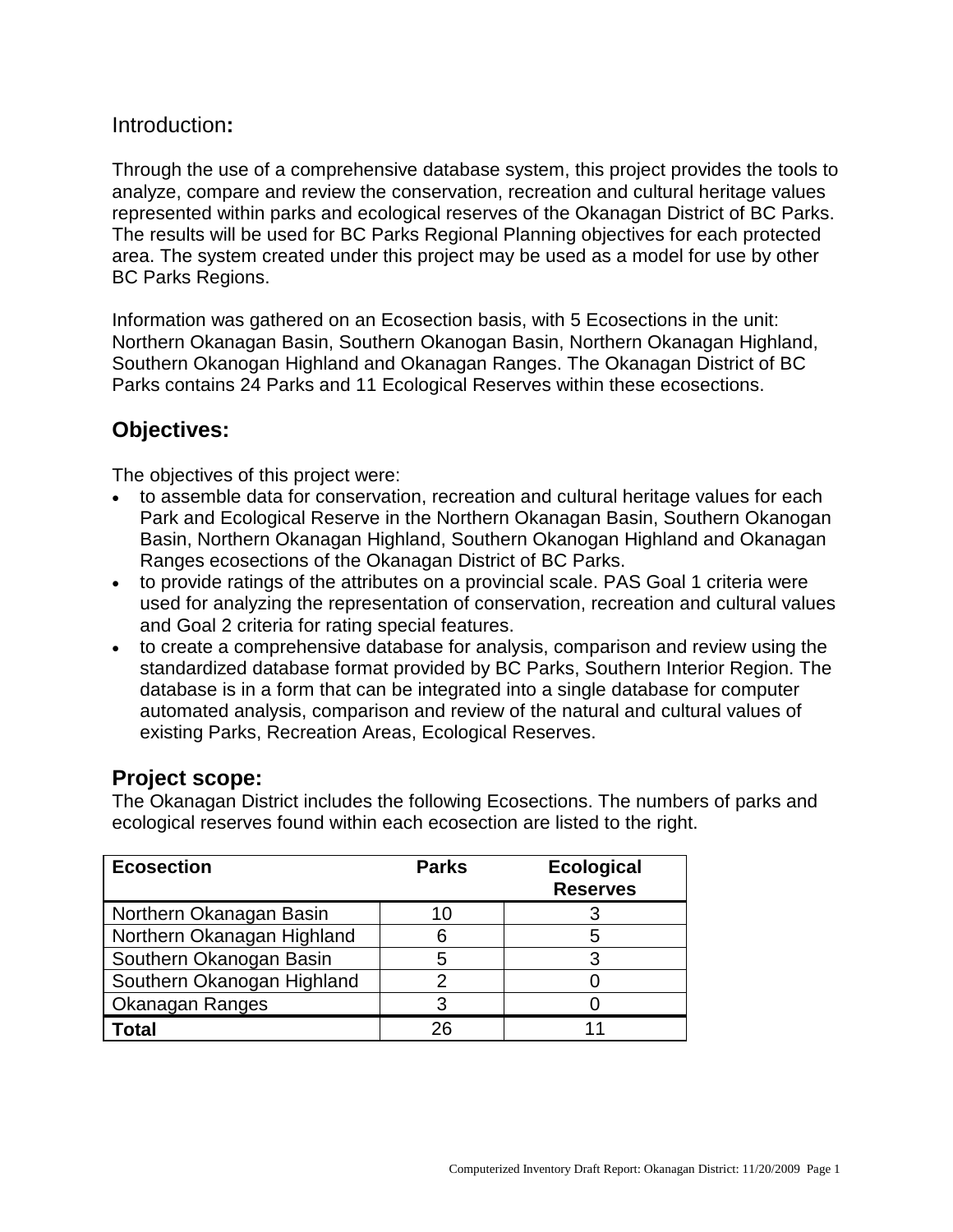Note: Kalamalka Lake and Okanagan Mountain parks are represented twice in these numbers as they occur in both the North Okanagan Basin and North Okanagan Highland ecosections.

The Okanagan District also contains parks within the Southern Thompson Upland, Northern Thompson Upland and Shuswap Highland. Data for these parks and ecological reserves are submitted with this database although the information was collected for the Thompson River District contract.

## **Methodology:**

The first task was to develop a *database template* for each Ecosection represented in the Okanagan District. An Ecosection can be described in terms of some representative **characteristics** that set it apart from all the others. Those characteristics were grouped and divided into four tables:

- General Characteristics
- Vegetation Characteristics
- Wildlife Characteristics
- Recreation and Culture Characteristics

Within each table, a list of **features** was developed that captured as many aspects of the characteristics as were considered important for the present study. For example features included geology, general physiology, biogeoclimatic zones and recreational activities. For each feature a set of **attributes** characteristic of the ecosection was developed, to create the final template.

A **4-point rating system** for the attributes was devised, including notations to indicate whether verification or more research is needed. An attribute that needed extra information or clarification about the rating was identified with an asterisk, and the information included in the Comments feature of the General Characteristics Table.

Parks and Ecological Reserves were entered into the database by Ecosection with the appropriate rating for each attribute. Ratings were based on BC Parks staff knowledge, Conservation Data Centre rankings, other Ministry staff knowledge and the contractor's personal knowledge. If a Park or Ecological Reserve occurred in more than one Ecosection, it was entered under both Ecosections in the database. In order to identify each part of the Park or Ecological Reserve, a number from 1-3 was attached after the name according to the percentage of the Park or Ecological Reserve within that Ecosection.

Special features of each protected area were also noted in the database and included in the Recreation Characteristics table.

For the complete template, refer to the attached Database Explanatory Notes for each Ecosection in Appendix 1.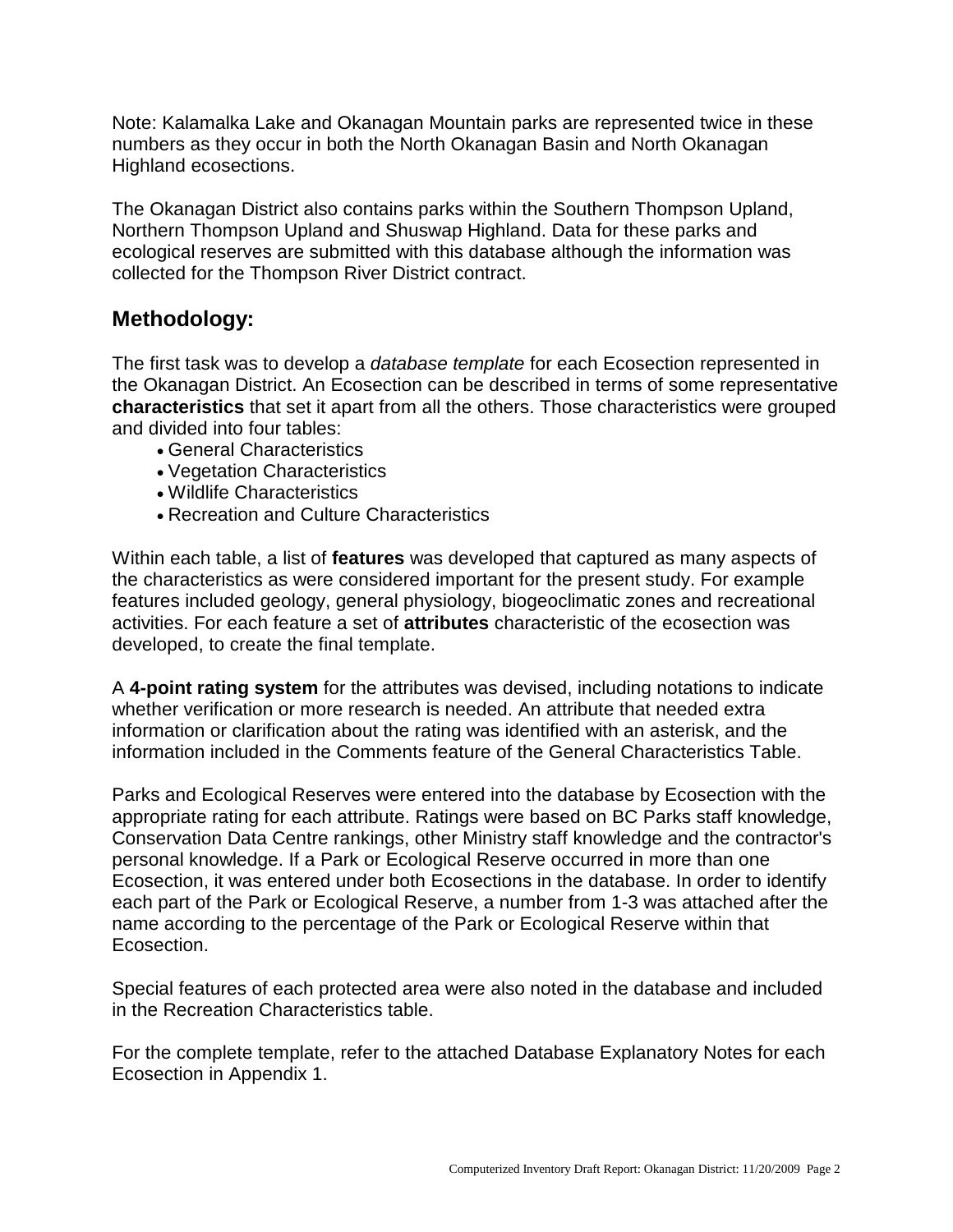#### **The Tables:**

Attributes were assembled from a number of sources. For the Northern Okanagan Highland Ecosection, the Kamloops Regional Protected Areas Team (RPAT) report by Bufo Incorporated (1993) could be used as a base from which to build the General, Vegetation and Wildlife tables. For other ecosections, attributes had to be assembled from scratch using biogeoclimatic maps, geology maps, surficial geology maps (if available), wildlife information in field guides and personal knowledge.

To assemble the recreation and cultural characteristics table, the Kamloops RPAT reports by Levers (1993) and Commonwealth Historic Resource Management Limited (1993?) could be used as a base.

The contractor visited the Okanagan District office to review management plans for smaller parks and the background documents to the management plans for larger parks. A thank you is extended to James Hopkins of the Okanagan District office who assisted the contractor in gathering the relevant information and for answering questions about individual protected areas.

Reference to the major sources of information is made under the title of each feature in the template, and further sources are listed in a bibliography.

It is useful here to explain some of the attributes in more detail:

#### • **General Characteristics Table:**

*Distinctive Features:* those features of an Ecosection that best describe it; includes attributes from conservation, recreation and cultural heritage values.

*Geology:* this information was kept as general as possible. It was collected using Geological Survey of Canada maps and information.

*General Physiology and Landforms:* this feature includes attributes resulting from erosion that are not described in Roemer, H. 1994, but considered characteristic of the Ecosection.

*Climate Characteristics:* summarized from Lloyd, et al., 1990.

*Comments:* includes notes on features in a particular Park or Ecological Reserve that need further explanation; information about the protected area that did not fit under other categories; etc.

#### • **Vegetation Characteristics Table:**

*Old Growth, Diversity of Plant Associations, Diversity of Successional Stages:* were described in terms that will be understood by BC Parks staff. Where specific plants are mentioned, only the most familiar are included. More detail can be found in Lloyd et al, 1990. Information about Successional Stages was largely unavailable to estimated by the contractor.

*Plants of Special Interest:* this includes two sections. The first names are those plants that are characteristic of the Ecosection; the remainder of the list are plants ranked S3 (Provincially Rare or Uncommon) on the Conservation Data Centre Lists.

*Special Plant Habitats:* this includes two sections. The first names are those habitats that are characteristic of the Ecosection; the remainder of the list are ranked S1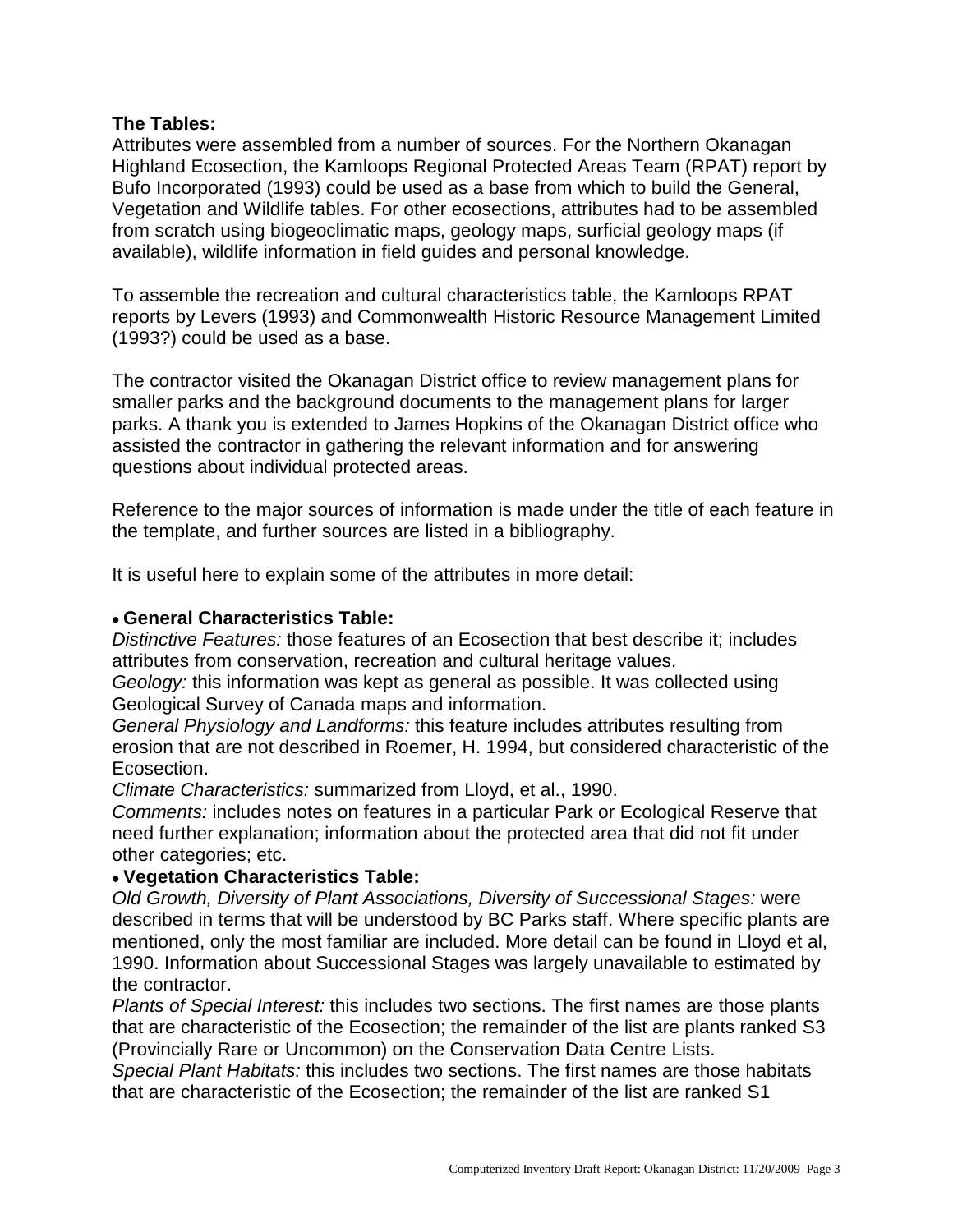(Provincially critically imperiled because of extreme rarity), S2 (Provincially imperiled because of rarity) or S3 (Provincially rare or uncommon) on the Conservation Data Centre Lists.

### • **Wildlife Characteristics Table:**

*Bird and Mammal species:* in order to keep the list of attributes manageable, only a few of the characteristic species were included.

*Fish:* from information provided by Brian Chan, Senior Fisheries Biologist, Fish & Wildlife Branch, Kamloops.

*Insects:* little information is available about distribution of insects in the province *Wildlife of Special Interest:* includes two sections. The first names are those species that are characteristic of the Ecosection; the remainder of the list are ranked S3 (Provincially Rare or Uncommon) on the Conservation Data Centre Lists.

### • **Recreation and Cultural Heritage Table:**

*PAs Special Features:* includes regionally significant features as well as provincially and nationally significant features.

# Problems Encountered:

1. There was a lack of detailed information about most of the protected areas in terms of wildlife, vegetation, surficial geology etc. There was also insufficient time to do the more detailed research necessary to complete the wildlife, vegetation and general characteristics section. A "best guess" based on field guide information was often all that was available. Attributes that include a best guess rating were noted with a "?" after the rating. In future, anecdotal information could be gathered from naturalist groups, interested individuals, geology reports, etc. to complete the table.

2. The contract took much longer to complete than was anticipated. This was partially due to the fact that this was a new process and the form that the ecosection template and database was to take was evolving even as the contract was underway. It would take less time for future projects based on this design.

3. An attempt was made to make the information within the Okanagan District database consistent with that of the Thompson River District. However, as there were 2 contractors designing abbreviations for the table at the same time all mistakes were not caught. The two databases are therefore, not exactly consistent.

4. A letter (A, B, C, or D) was assigned for the broad recreation goals of BC Parks. These were assigned by the contractor and should be checked by BC Park staff.

5. A small scale map was used to classify the soils for each protected area. Each soil should be checked against larger scale soil surveys, as available.

6. As mentioned previously, the special features of each protected area includes regionally significant features as well as provincially and nationally significant features. They, therefore, do not strictly meet the Goal 2 criteria. Regionally significant features could be removed in a final draft of the database if BC Parks so desires.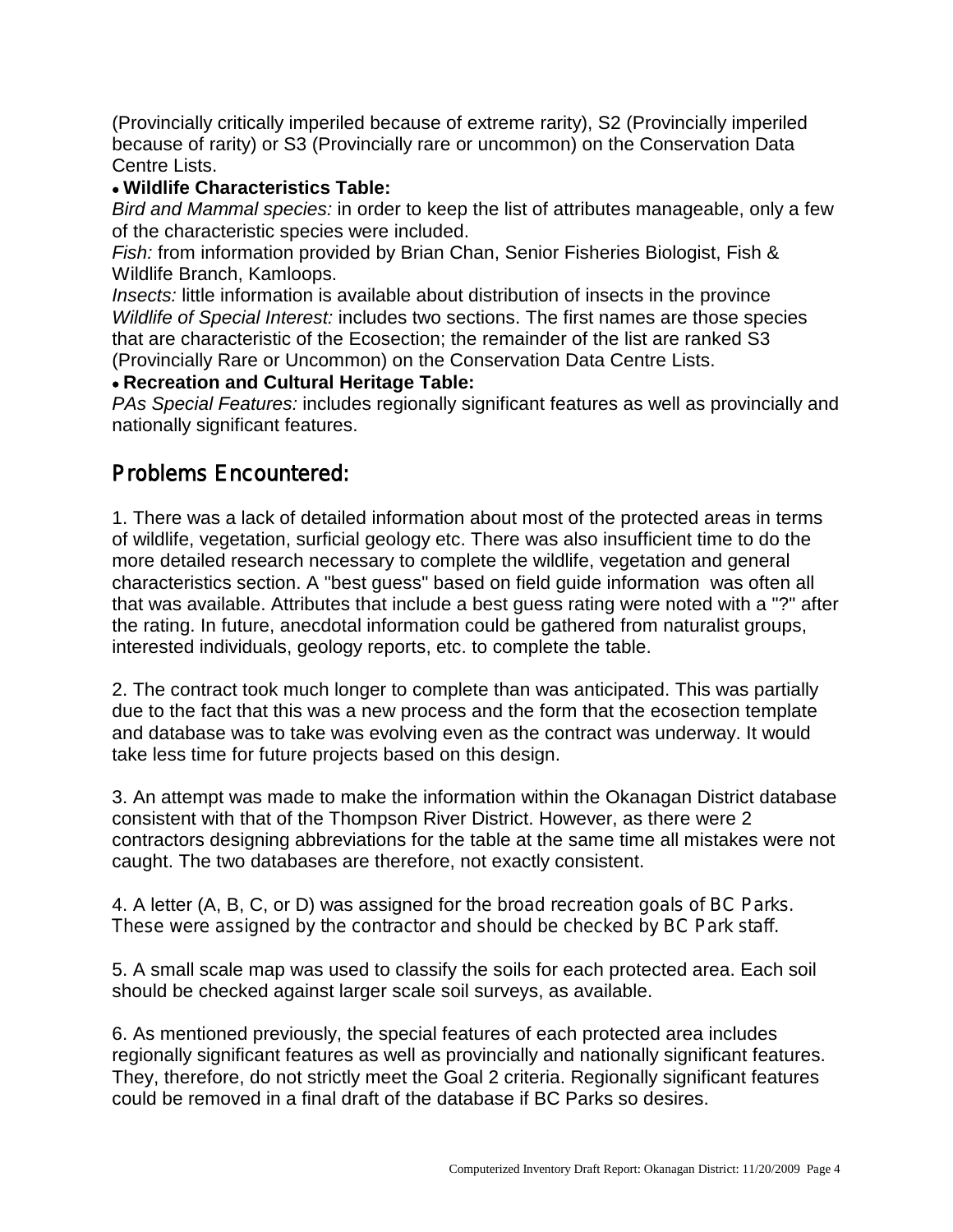7. It was very difficult to determine the representative wildlife for each ecosystem template. In order to make the list manageable, an attempt was made to select wildlife species that were common in the ecosection but not too ubiquitous. I do not feel I was always successful in this goal.

# Solutions:

The completion of the database is an ongoing process. There will be mistakes in the data. These will be corrected with time and as information becomes available. If regularly maintained, the database can become a very useful tool for both District staff and Regional planners.